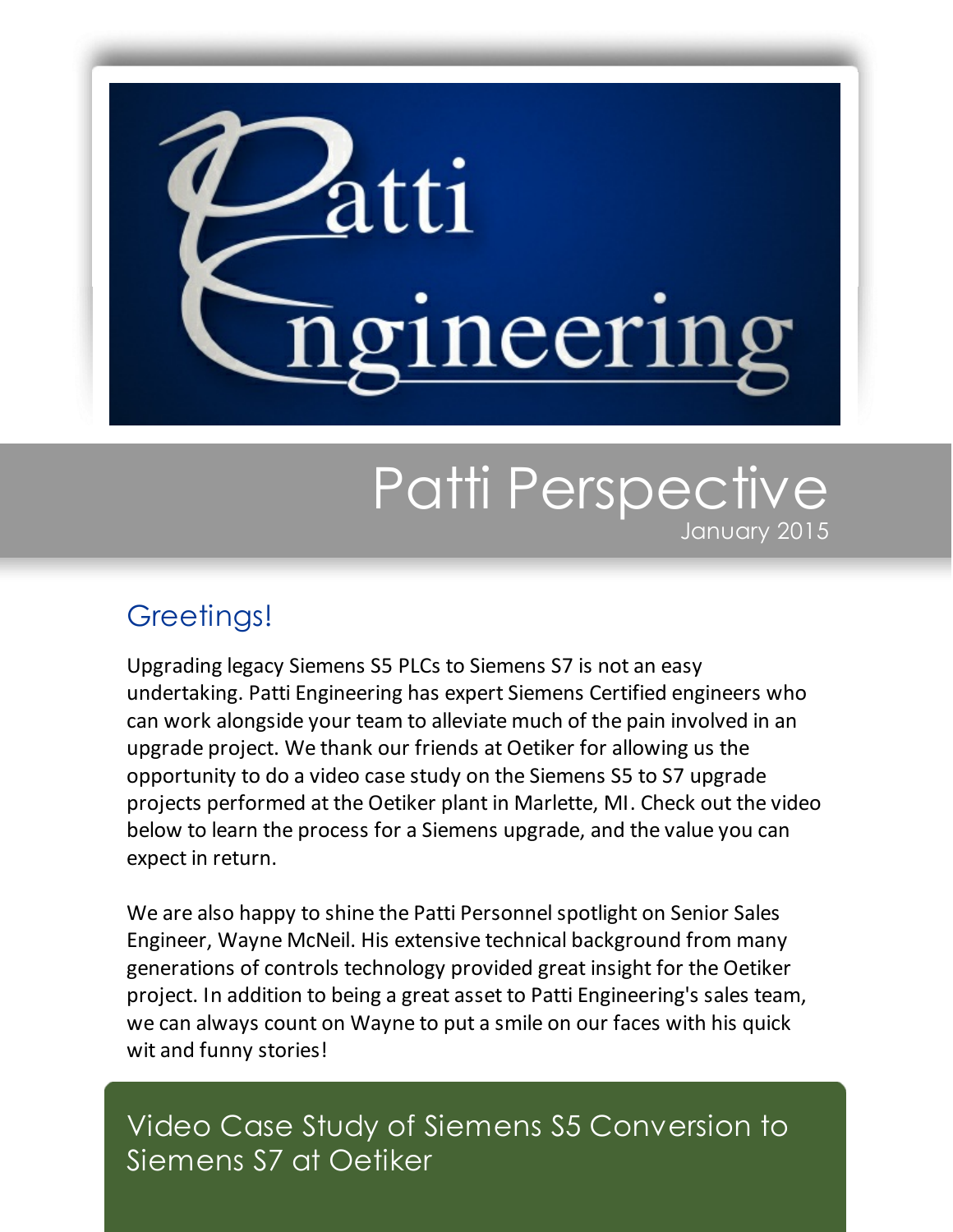

#### Siemens S5 to S7 Conversion

Ever wonder how Patti Engineering upgrades Siemens S5 PLCs to Siemens S7? We've published articles, press releases and blog posts before on the conversion, but we realize that this is a common issue many companies face and a project many engineers take on. That's why we developed this short video at our customer, Oetiker's, site in Marlette, Michigan.

The engineers at Oetiker are driven to always put their customer's needs at the top of their priority list, and this means keeping their facility running at peak efficiency. Knowing the S5s were discontinued years ago, Oetiker's Production Engineer Jeremy Roberts and his team knew the older equipment with the S5 control system would become cumbersome in terms of cost and maintenance, with downtime potentially compromising production and adversely effecting Oetiker's ability to service its customers' needs in a timely fashion. Relying on Patti Engineering's expertise in Siemens technology and control system upgrades, Oetiker's team established a plan to upgrade their equipment's legacy S5 control system to the more advanced and powerful Siemens S7.

Watch [here](http://youtu.be/l2ZqTtdFik4?utm_source=Patti+Perspective_January+2015&utm_campaign=Newsletter+January+2015&utm_medium=email) for an inside look at the equipment, the enhancements Patti Engineering was part of, and the benefits of the project.

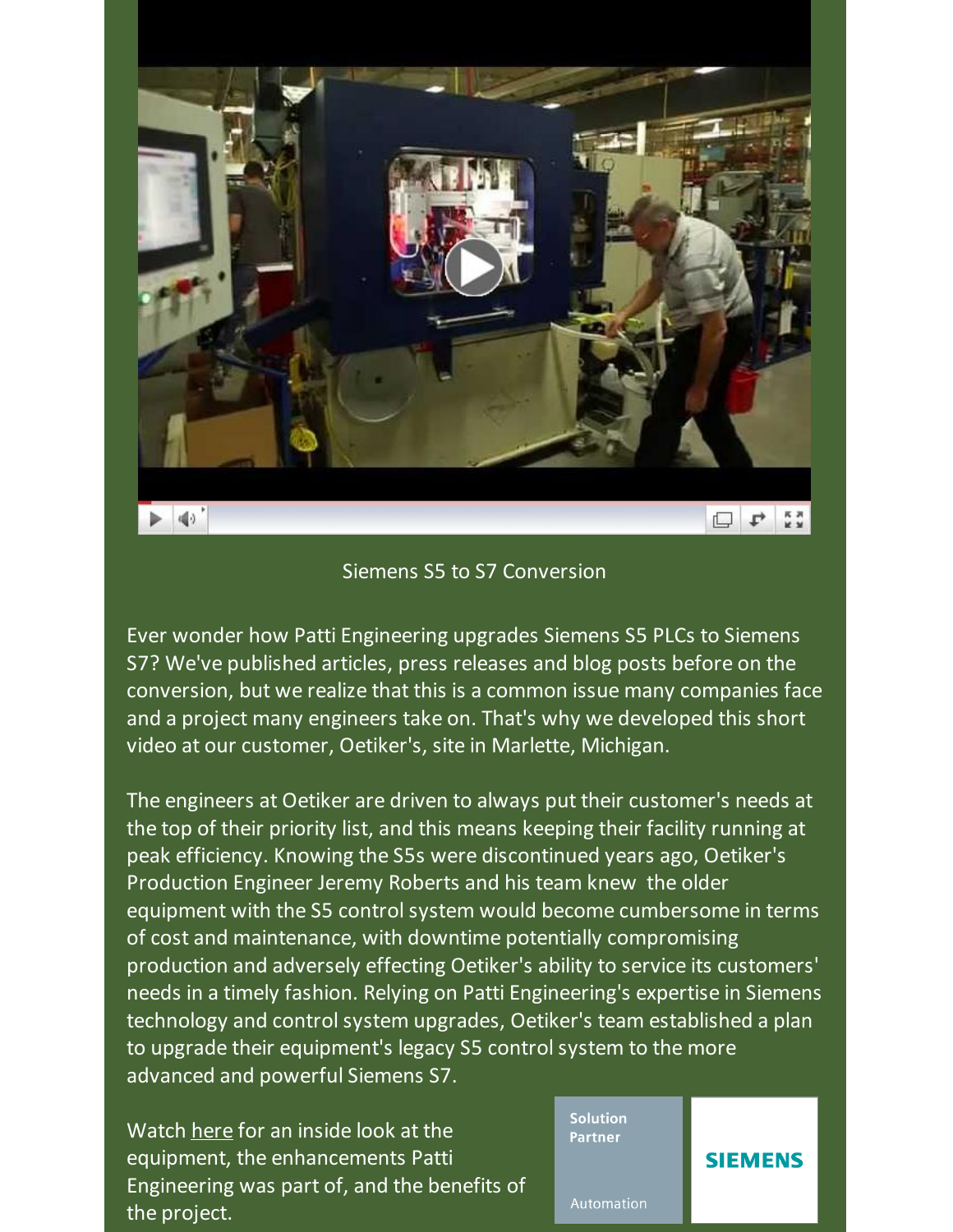**~ Visit our Website to see more Patti [Engineering](http://pattiengineering.com/case-studies/?utm_source=Patti+Perspective_January+2015&utm_campaign=Newsletter+January+2015&utm_medium=email) Case Studies ~**

### Patti Personnel - Wayne McNeil

The Patti Personnel Spotlight for January 2015 is on Senior Sales Engineer Wayne McNeil. With nearly 30 years of experience in engineering and sales within the automation industry, Wayne is an unparalleled asset to our sales team. His responsibilities include developing partnerships with manufacturers and end users that rely on automation technology to meet the demands of their day to day operations. In addition to his sales contributions, we can always count on Wayne for his quick wit, humorous stories and fun nature - a great cultural fit for Patti Engineering!



A Michigan native, Wayne covers the majority of Michigan, north of Patti Engineering's Auburn Hills corporate office, with a few customers beyond state lines when they have some affiliation with his Michigan-based customers. Wayne lightheartedly refers to himself as "the Patti Engineering gateway to Northern Michigan."

"In his sales role, Wayne provides exceptional value to our current and potential clients with his deep technical insight and perspective, which comes from his extensive technical background from years of working with Siemens and Mitsubishi," said Sam Hoff, CEO, Patti Engineering.

Wayne has a long history with Patti Engineering. While Wayne officially started working at Patti Engineering in January of 2010, his connection to the company began long before that. He previously worked for Industrial Logic, where Wayne had Patti Engineering as one of his automation component customers for nearly 20 years.

Early in his career, Wayne's work programming a variety of legacy PLCbased control systems gave him great insight as to how to help customers through the process of upgrading to newer and more powerful control platforms. See our feature article to learn about a recent upgrade project.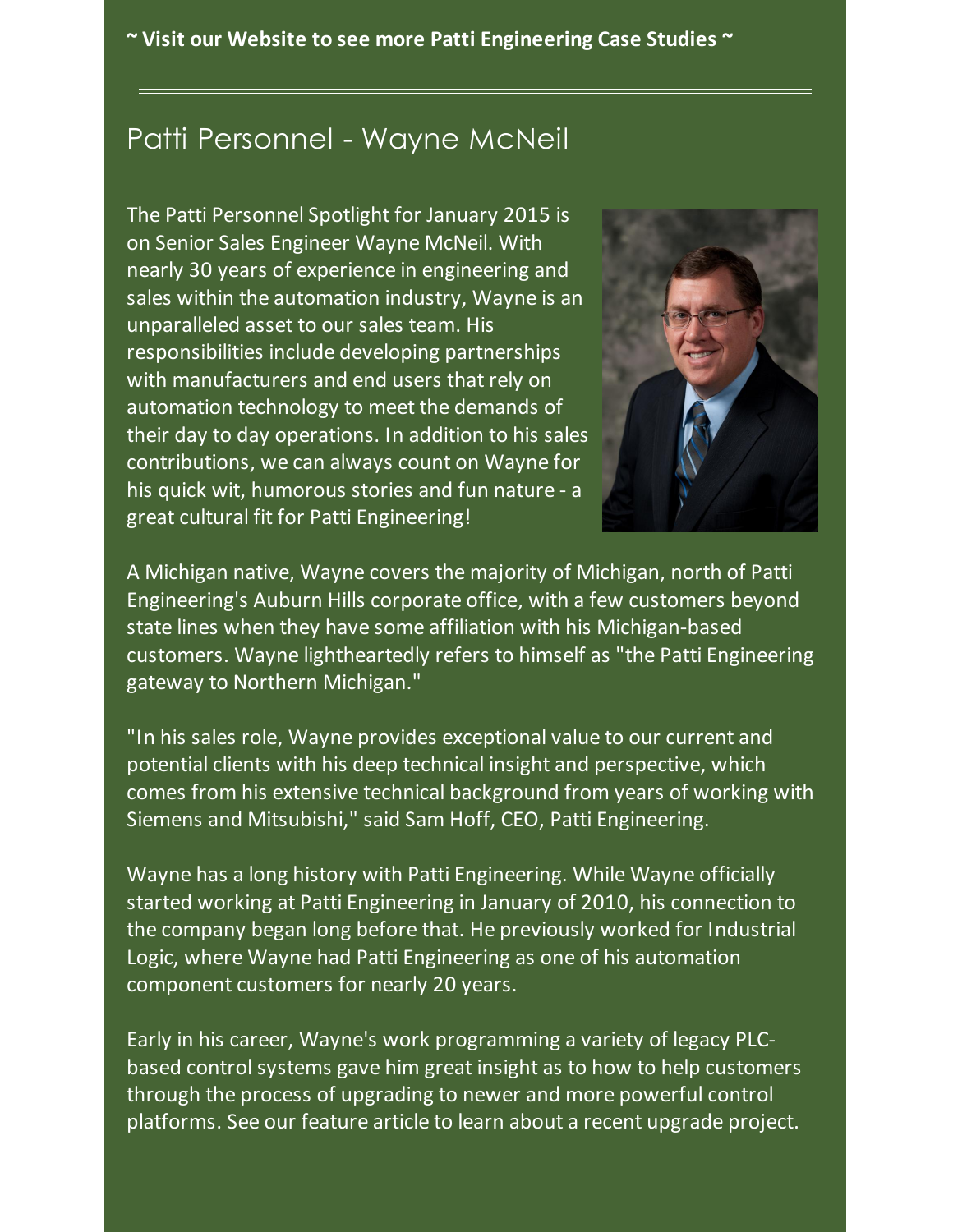

When asked what he likes best about working for Patti Engineering, Wayne says, "I enjoy the variety of applications and wide range of customers that we come in contact with. Patti Engineering provides resources available for most any application. We are not so much a specialist in one field as we are specialists with products, namely Mitsubishi and Siemens. This allows us to have a wider customer base and much more opportunities. We are really in a position to help end-users, OEMs and other control system integrators."

Wayne was born and raised in Saginaw, MI. Wayne earned two Associates of Science degrees, one in Robotics and a second in

Electrical Engineering Technologies at Delta College. He also earned a Bachelor of Science degree in Electrical Engineering from Saginaw Valley State University.

In 1993, Wayne and his wife Lisa returned to Saginaw to raise their family. Wayne and Lisa have four/five children; Elizabeth and Emily are the oldest and identical twins, and then there is Ellyn and Eric. So what about the fifth? Wayne says, "Our fifth child is Brody, our 110lb. Chocolate Lab. Through uncalculated attention and adoration, Brody has come to believe he is human!"





For fun, Wayne is an avid outdoor enthusiast. He explains this passion, "My love of video games has never managed to keep me from the outdoors. I love to hunt, fish, hike, snowmobile and even cut wood although the family does not share that passion!" Wayne has managed to get all four of his children into the sports he loves. They are all accomplished at fishing and hunting, even waterfowl hunting - a rather large feat considering three of them are girls! We just had to smile when Wayne told us, "Duck hunting is typically a very hard hunt, dirty, wet and rarely warm. Not typically the place you expect to see teenage girls; however, it has become much more

popular in the last six years - I credit myself with starting that trend!"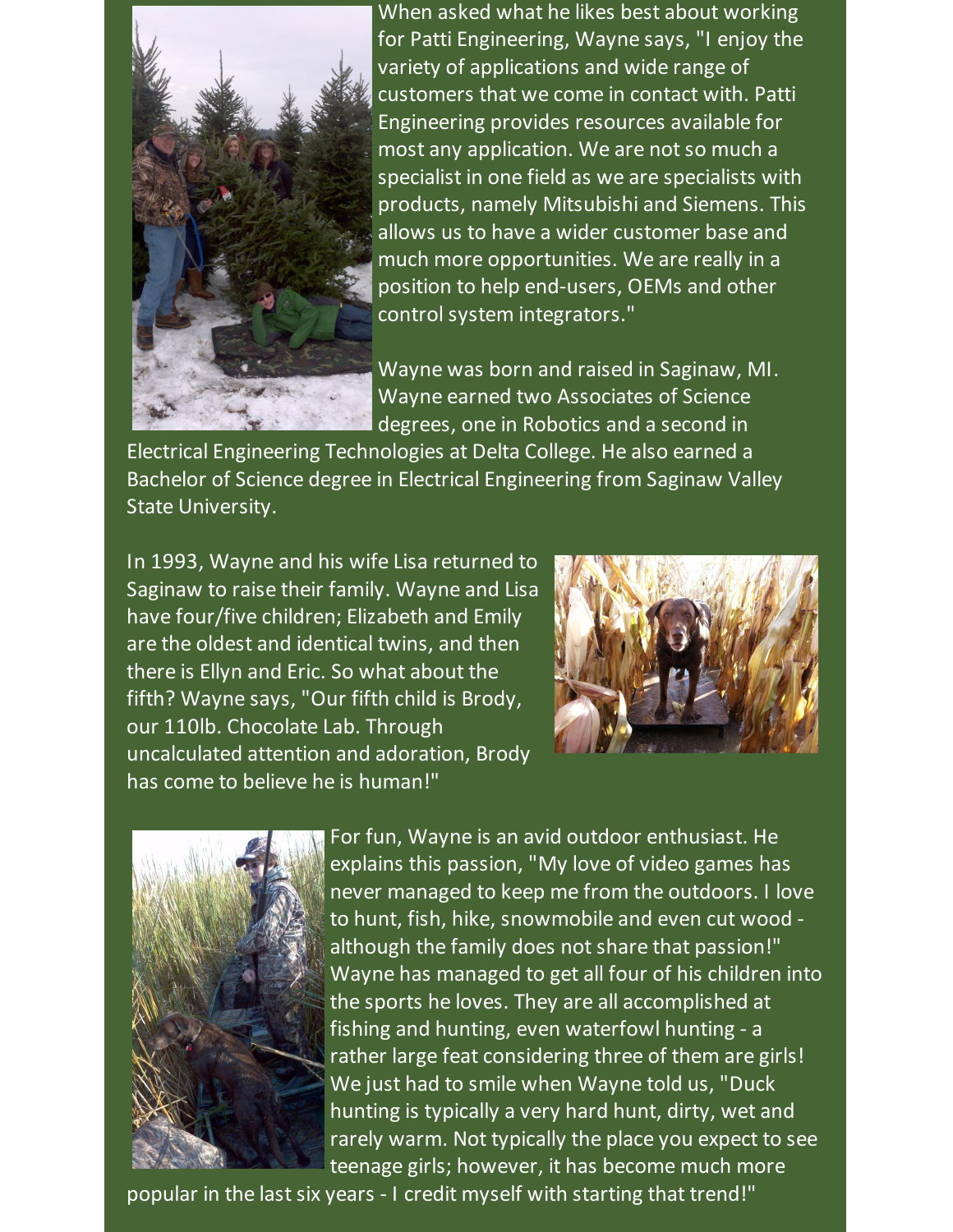

#### **~ [Download](https://files.ctctcdn.com/59cb3837001/f0d5342e-fadf-4544-8e41-4a83b8d37929.pdf?utm_source=Patti+Perspective_January+2015&utm_campaign=Newsletter+January+2015&utm_medium=email) the PDF ~**

We work as partners with our clients. When you need an expert to help solve automation challenges, we are here to add value to your solution enhance efficiency, increase productivity, and work with your team as a trusted resource. Visit our **[website](http://www.pattieng.com/expertise.html?utm_source=Patti+Perspective_January+2015&utm_campaign=Newsletter+January+2015&utm_medium=email)** for more information on our areas of expertise, or call us (248)364-3200 for a free initial consultation.

Thank you for your interest in Patti Engineering.

Best regards,

Georgia H. Whalen Director of Marketing Patti Engineering







On January 26th, Patti Engineering sent a team of engineers to the